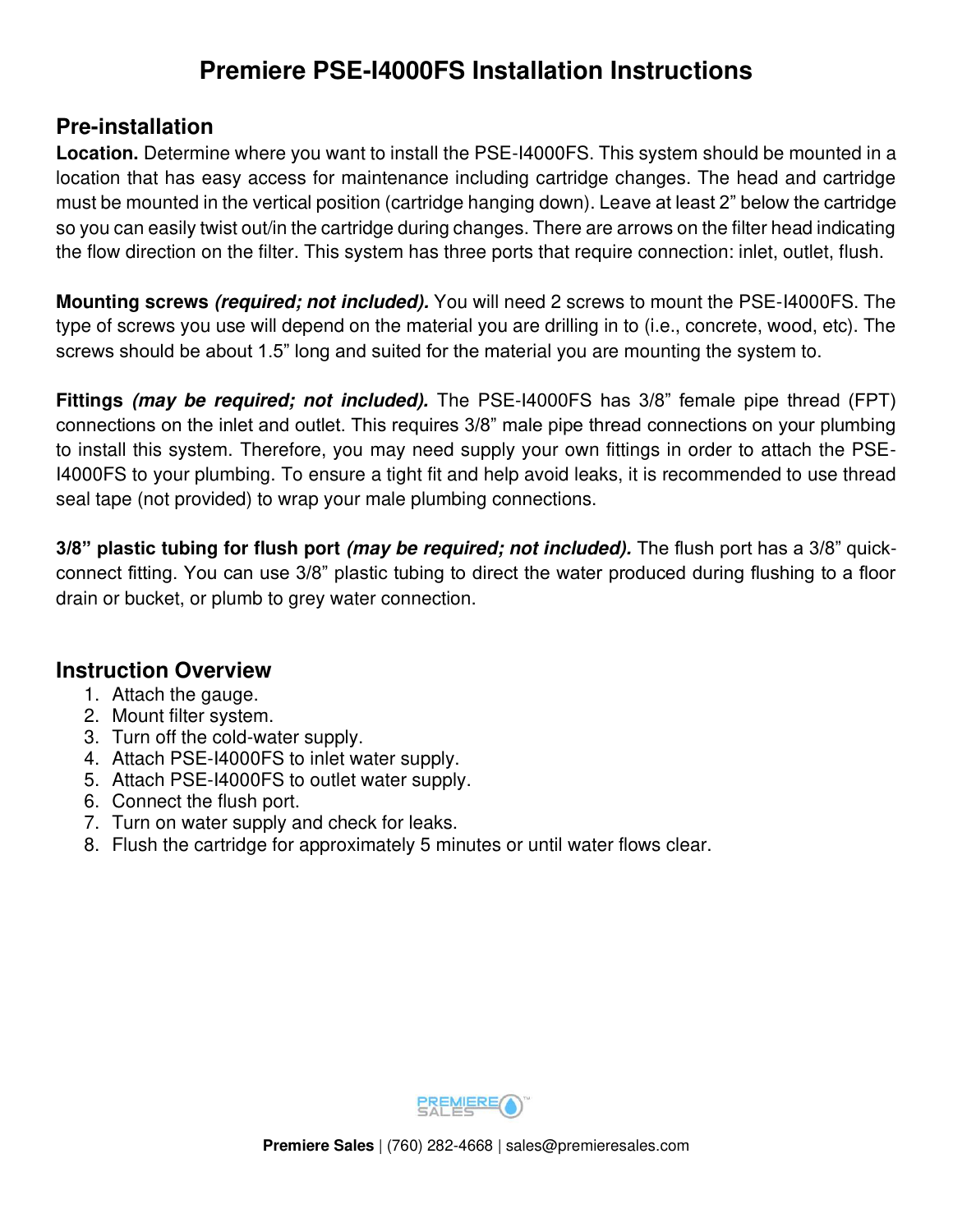## **Installation instructions**

Screw the gauge into the gauge port on the top of the head.

Mount the PSE-I4000FS filter system. Determine the desired location for this system based on the guidance in the pre-installation section above. Securely mount the filter head on wall using proper mounting screws.

If you have not done so already, turn off the cold-water supply and keep it turned off during installation.

Clean all pipe threads and use thread seal tape to wrap the tape around your 3/8" male plumbing connections. Wrap in the direction of the threads. A few passes are recommended. This will ensure a tight fit and help avoid leaks.

There are arrows on the filter head indicating the flow direction. Attach the PSE-I4000FS to the inlet water supply. Then attach the PSE-I4000FS to the outlet supply.

The flush valve is open when the valve handle is vertical (in line with coupling), and it's closed when the valve handle is horizontal (not in line with the coupling). Make sure the flush valve is closed for now.

The flush port has a 3/8" quick-connect fitting. If you are using 3/8" tubing on the flush port, make sure to cut the tubing very straight (vertical, not angled) using a sharp knife. Insert the tubing end into the quick-connect fitting until it comes to a complete stop, gently pull to confirm a tight fit. If you are not connecting tubing, ensure there is somewhere for any water to go from flushing this unit such as a floor drain or bucket.

Slowly turn back on the main water supply. Check all the connections on the filter system and the connections to your plumbing to ensure that there are no leaks.

Slowly turn handle on the flush valve to open it. Flush the cartridge for approximately 5 minutes or until water flows clear. Once the flush is complete, turn the handle on the flush valve to fully close it.